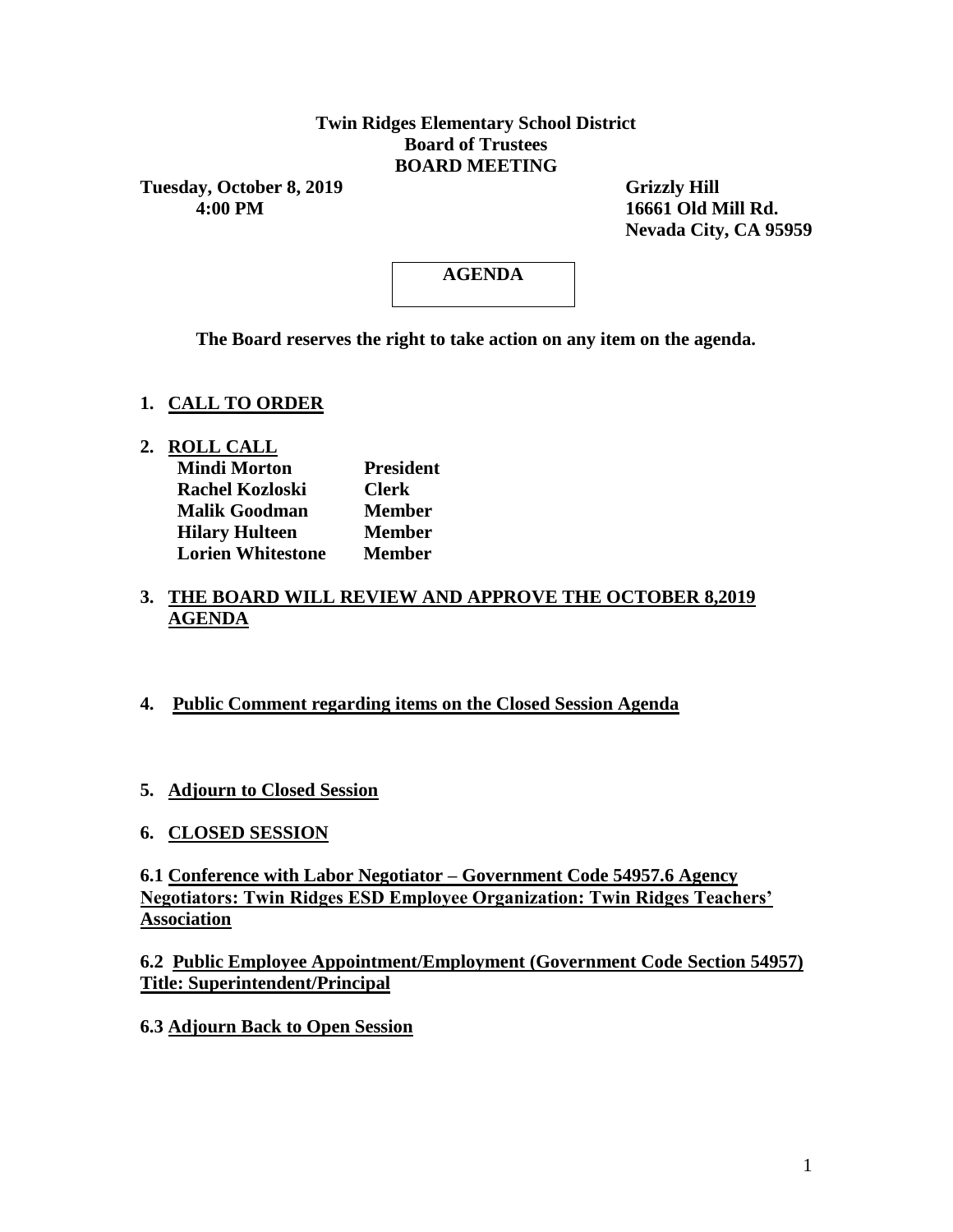### **7. ITEMS FOR PUBLIC COMMENT AND COMMUNICATION**

The Board of Trustees welcomes comments and suggestions from the public. While no action may be taken by the Board concerning items not on an agenda, comments are important for District information and for possible future action. Due to time considerations, the chair may request that comments by an individual be limited to two minutes. Suggestions and comments from the public regarding items listed on this agenda should be raised during the comment period for the specific agenda item. (Education Code 35145.5; Bylaw 9322; Government Code 54954.3)

#### **3 minutes Information**

### **8. CONSENT**

Consent items shall be items of a routine nature or items for which no Board discussion is anticipated and for which the Superintendent recommends approval. The public has a right to comment on any consent item. At the request of any member of the Board, any item on the consent agenda shall be removed and given individual consideration for action as a regular agenda item.

**3 minutes**

**Action**

### **8.1 THE BOARD WILL REVIEW AND APPROVE THE MINUTES OF SEPTEMBER 10, 2019** (Aqua backup)

### **8.2 THE BOARD WILL REVIEW AND APPROVE THE MINUTES OF THE SPECIAL BOARD MEETING SEPTEMBER 16, 2019** (Mint Green backup)

**8.3 THE BOARD WILL REVIEW AND APPROVE THE MINUTES OF THE SPECIALBOARD MEETING SEPTEMBER 24, 2019** (Blue backup)

### **8.4 THE BOARD WILL REVIEW AND APPROVE THE MINUTES OF THE SPECIAL BOARD MEETING SEPTEMBER 27, 2019** (Light Purple backup)

### **8.5 THE BOARD WILL REVIEW AND APPROVE THE MINUTES OF THE SPECIAL BOARD MEETING SEPTEMBER 30, 2019** (Pink backup)

### **8.6 APPROVE WARRANTS** (Gray backup)

### **8.7 APPROVE ALAYNA GRAPEL FOR 2019/2020 CLASSROOM ASSIGNMENT FOR 7/8 GRADE**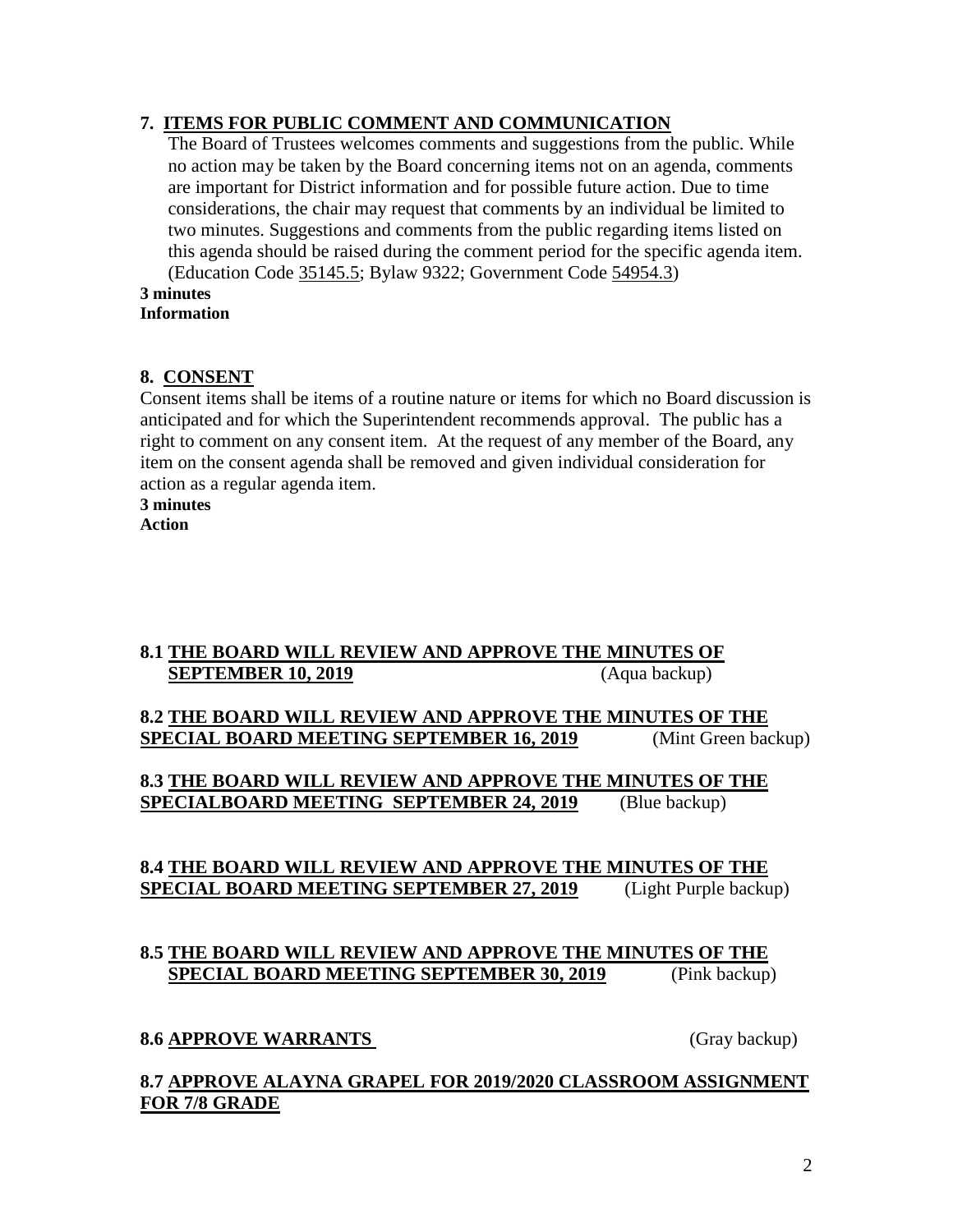## **8.8 SURPLUS OF PROPERTY – JAMES BERARDI'S LAPTOP**

### **8.9 APPROVAL OF PURCHASE OF SATELLITE PHONE**

#### **9. FAMILY RESOURCE CENTER REPORT 5 minutes**

**Information**

#### **10. TEACHERS REPORT 5 minutes Information**

a. Washington School Enrollment

| ∼<br>Grade      | --<br>ĸ<br>T7 |  |  |  |  | m.<br>otal |
|-----------------|---------------|--|--|--|--|------------|
| <b>Students</b> |               |  |  |  |  |            |

b. Grizzly Hill School Enrollment

| Grade           | TK/K                          |  |  |     |  | $\mathbf{r}$<br>''otar |
|-----------------|-------------------------------|--|--|-----|--|------------------------|
| <b>Students</b> | $\overline{\phantom{0}}$<br>∪ |  |  | ⊥ ~ |  |                        |

#### **11. BOARD REPORT 5 minutes Information**

### **12. TECHNOLOGY: UPDATE ON INTERNET, WIRING AND COMPUTER PURCHASE** (Bright Pink backup) **10 Minutes Action/information**

### **13. APPROVAL OF A THREE(3)YEAR, EMPLOYMENT AGREEMENT/CONTRACT,TO COMMENCE OCTOBER 9,2019 THROUGH JUNE 30,2022 5 Minutes Action**

#### **14. Resolution 20-04 AUTHORIZATION TO SIGN WARRANT ORDERS,PAYROLL AUTHORIZATION AND LEGAL DOCUMENTS 2 Minutes Action / Roll Call** (Yellow backup)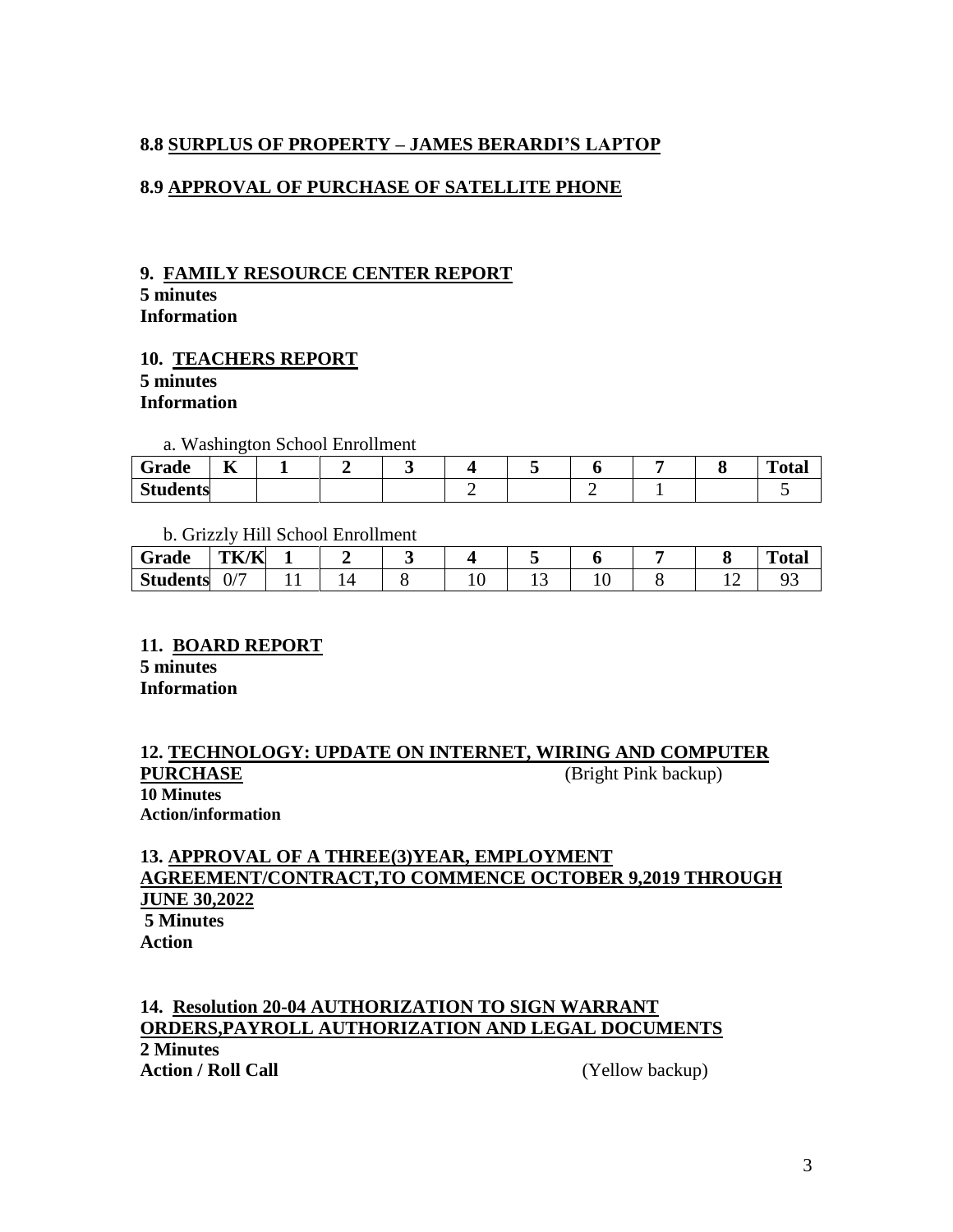### **15. RESOLUTION 20-05 AUTHORIZATION TO SIGN CHECKS FOR THE REVOLVING ACCOUNTS FOR GENERAL FUND**

**2 Minutes**

**Action / Roll Call Call Call Call Call Call Call Call Call Call Call Call Call Call Call Call Call Call Call Call Call Call Call Call Call Call Call Call Call Call** 

#### **16. RESOLUTION 20-06 DESIGNATION OF A REPRESENTATIVE AND A ALTERNATE TO THE SCHOOLS INSURANCE GROUP JOINT POWERS BOARD 2 Minutes (**Salmon backup) **Action / Roll Call**

### **17. APRIL 1-5, 2020 BAY AREA WILDERNESS TRAINING Action/information**

#### **18. GENERATOR ISSUES 10 Minutes** (Dark green backup) **Action/information**

### **19. APPROVE THE UNAUDITED ACTUALS FOR 2018-2019**

This is an annual board action to approve the ending 2018-2019 budget and actual revenue and expenses prior to the annual audit. The board will receive copies of this document. It will be available to the public in the district office.

The superintendent recommends approval.

**5 minutes Action**

#### **20. . GANN RESOLUTION NO. 19-07**

The Gann Limit Calculation is the legal restriction for spending adjusted by inflation and ADA changes from the prior year compared to current year actual expenditures. This restriction is a component of the State's legal restricted spending limit according to Prop. 4, also known as the "Gann Limit." This is an annual Board action. The superintendent recommends approval. (White backup)

#### **5 minutes**

**Action**

#### **21. SUPERINTENDENT'S REPORT 5 Minutes (**Peach backup)